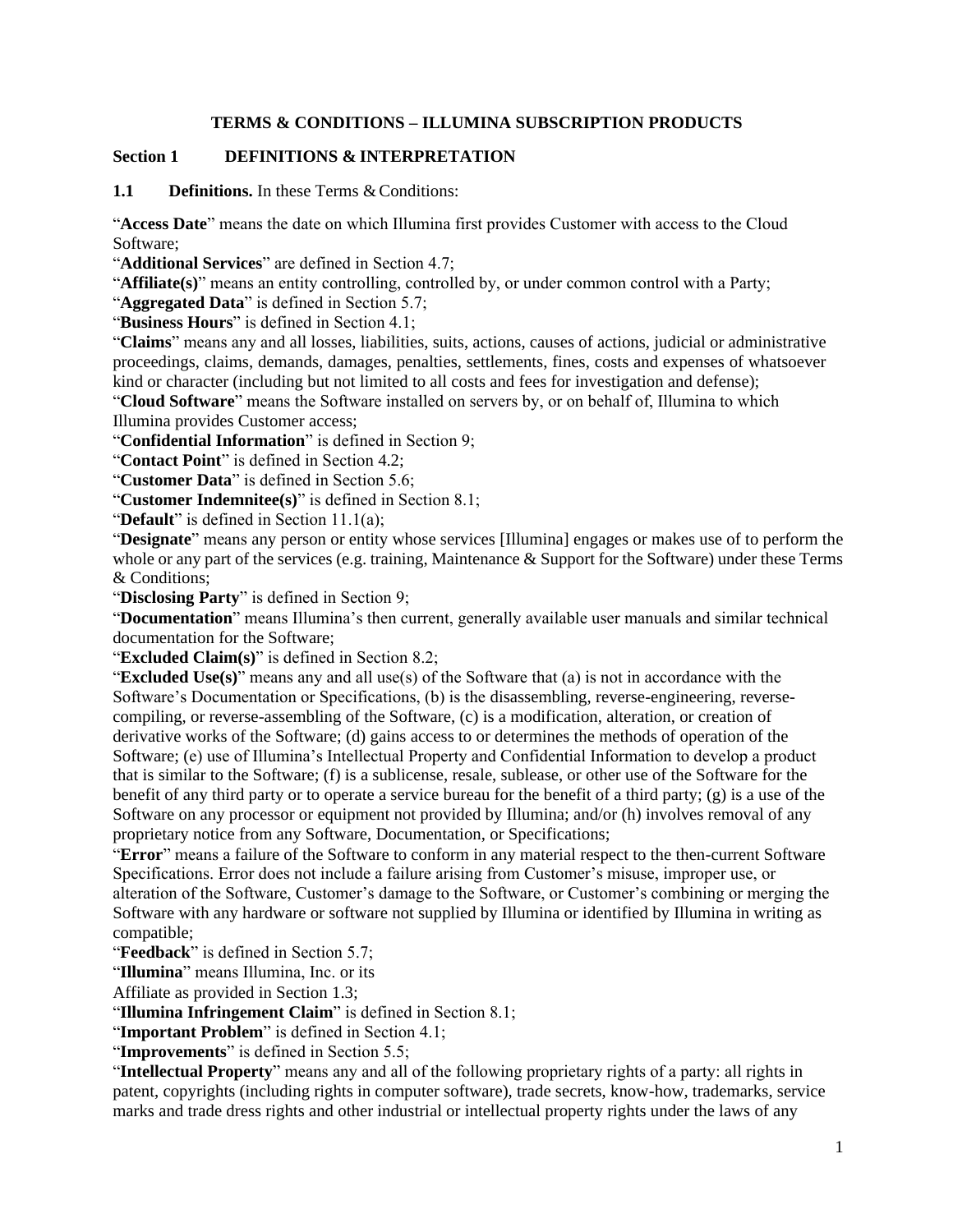jurisdiction, whether registered or not, and including without limitation all applications or rights to apply therefor and registrations thereto, and those that may provide a right in works, hardware, software, source code, object code, formulae, algorithms, techniques, or methodologies. "**License**" is defined in Section 5.1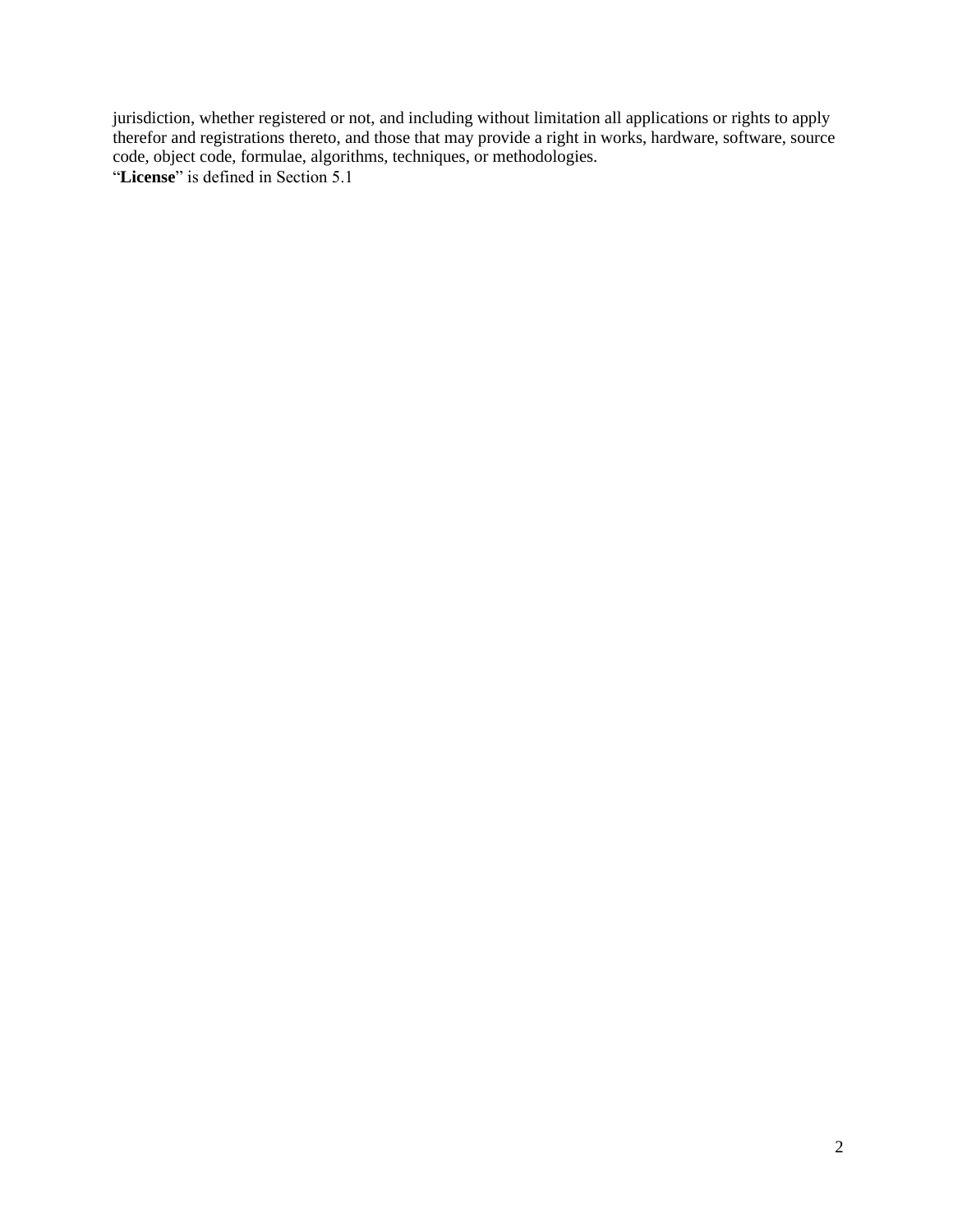"**Maintenance & Support**" is defined in Section 4.3;

"**Major Release**" means a version of the Software that includes significant function and feature enhancements. A Major Release incorporates all prior Releases. A Major Release is identified by an increase in the major number of the version accompanied by the minor number being reset to zero (for example 8.8 to 9.0);

"**Minor Release**" means a version of the Software that includes updates, modifications, or corrections to the Software. Minor Release incorporates all prior Releases. Minor Releases are identified by an increase in the second set of digits of the version (for example 8.1.0 to 8.2.0);

"**Non-Production**" means Customer's use of the Software for validation, workflow development and training purposes only and not for any commercial purpose;

"**Notice**" is defined in Section 12.5;

"**Party**" means Customer or Illumina, as the context requires, and "Parties" means both Customer and Illumina;

"**Patch(es)**" means a modification or addition to the Software by Illumina that corrects an Error. Patches are identified by an increase in the third set of digits of the version (for example 8.1.1 to 8.1.2);

"**Payment Terms**" means the payment terms set out in the Quote;

"**Production**" means the day-to-day use of the Software by Customer in a clinical, research or production environment, as applicable;

"Purchase Order" is defined in Section 5.8;

"**Quote**" means the Illumina-issued quotation listing Clarity LIMS as a quoted item;

"**Receiving Party**" is defined in Section 9;

"**Releases**" means Major Releases, Minor Releases and Patches;

"**Specifications**" means Illumina's then-current written technical specifications for the Software and/or Additional Services;

"**Software**" means:

- (a) the Illumina proprietary software programs listed in theQuote:
- (b) all Releases;
- (c) the licensed third-party software incorporated in Illumina's proprietary software;
- (d) the Documentation; and
- (e) any modifications to, extracts from, derivative works of, or collective works including, any of the items described in  $(a)$ ,  $(b)$ ,  $(c)$  and  $(d)$ ;

"**Stopper**" is defined in Section 4.1;

"**Subscription Fees**" means the fees set out in the Quote for the Subscription Services;

"**Subscription Services**" means:

- (a) the grant of the License; and
- (b) the provision of Maintenance & Support;

"**Term**" means the period starting on the Access Date and ending after the number of months specified in the applicable Quote;

"**Terms & Conditions**" means these terms & conditions and any written amendment to them; and "**Updates**" means updates, version upgrades, and patches to the Software; and

"**Warranty Period**" means the sixty calendar-day period starting on the first day of the Term.

**1.2 Costs, Expenses and Risk**. Except as expressly stated, each Party is solely responsible for all costs, expenses and risks incurred by it and by any of its personnel, employees and agents in connection with the performance of its obligations.

**1.3 Affiliates and Designate**. The Software may be provided by an Illumina Affiliate. If an Illumina Affiliate provides Customer with the Software, all references to "Illumina" in these terms and conditions shall be deemed to refer to such Illumina Affiliate with respect to such Software and Customer shall honor invoices issued by the Illumina Affiliate. Customer agrees Illumina may delegate or subcontract any or all of its rights and obligations under these Terms & Conditions to a Designate,

**1.4 Reasonable Efforts**. Neither Party shall be liable to make more than a reasonable commercial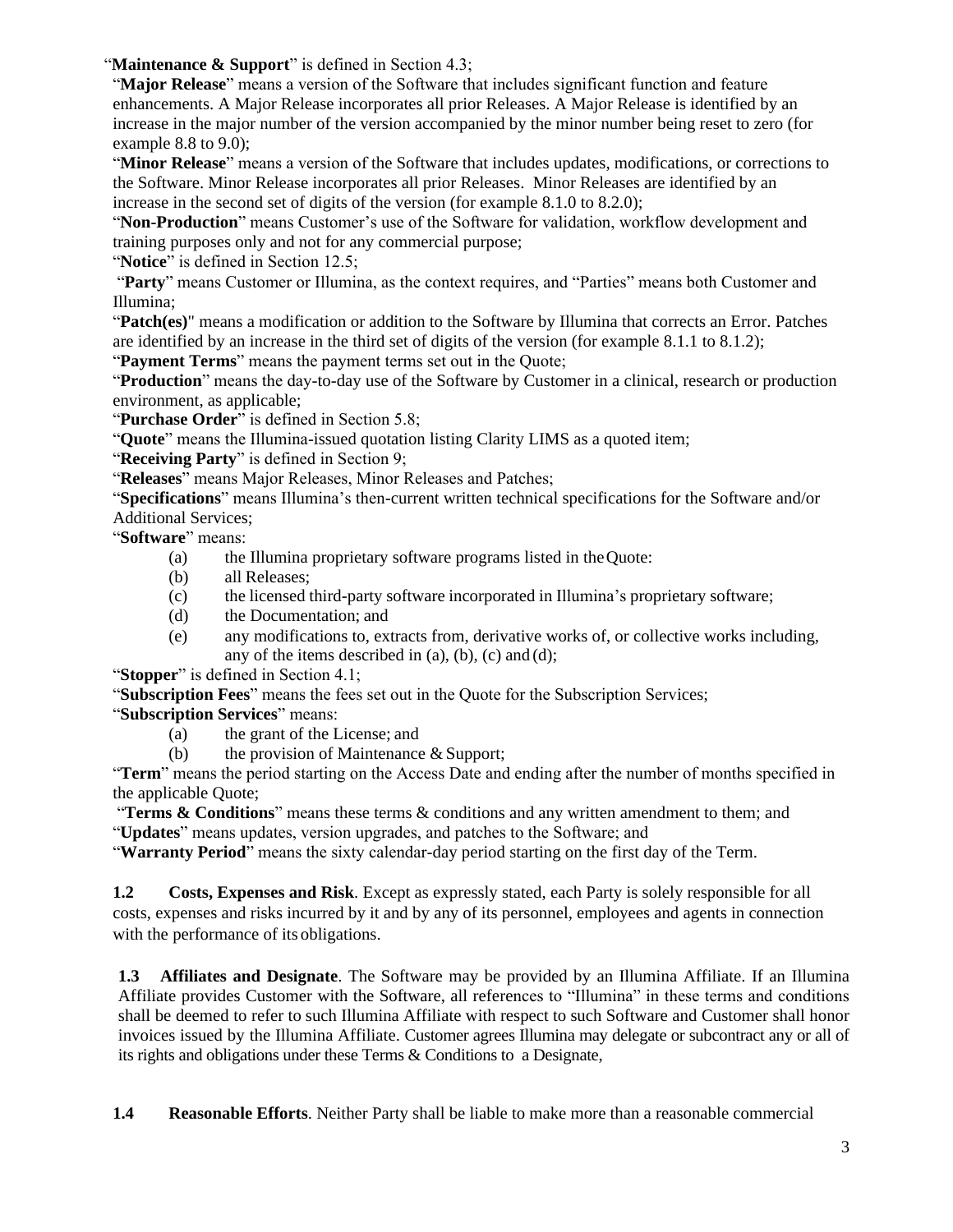effort to perform its obligations.

**1.5 Headings**. Headings have been inserted in these provisions for convenience of reference only and shall not affect their construction.

### **SECTION 2 CUSTOMER ACTIVITIES**.

Customer shall ensure that the necessary Customer infrastructure, as set out in the "Technical Requirements" section of the Software Specifications, is in place so that Illumina can perform its obligations. Customer agrees neither it nor its representatives and agents shall use the Software or Customer's access to the Software for any unauthorized activity or malicious illegal, or harmful purpose (including, without limitation, a denial of service attack, unlicensed software installation, unauthorized access attempts, and/or port scanning).

## **SECTION 3 INSTALLATION, TRAINING & INTEGRATION**.

Illumina shall provide Customer with access to the Cloud Software in a cloud environment. Illumina shall perform the integration, if any, and the training as specified in the Quote. In order to be entitled to the training specified in the Quote, Customer must promptly request and schedule for remote training to occur within ninety days of the Access Date; Customer's failure to complete the remote training within ninety days of the Access Date shall cause Customer to forfeit its right to receive such training and any exception shall only be granted in Illumina's sole and absolute discretion.

### **SECTION 4 MAINTENANCE & SUPPORT**

#### **4.1 Maintenance & Support Definitions.**

"**Business Hours**" means:

- (a) if the Customer is located in Canada, the USA, Mexico, Central or South America: 8:00 am to 5:00 pm Pacific, Monday to Friday, excluding holidays (such as Illumina corporate holidays and shut down periods);
- (b) If the Customer is located in Australia, New Zealand, Japan, South Korea, India, Singapore, Brunei, Cambodia, Indonesia, Laos, Malaysia, Myanmar, Philippines, Thailand or Vietnam; 9:00 am to 5:30 pm time zone of the State of Victoria (Australia), Monday to Friday, excluding holidays; or
- (c) if the Customer is located anywhere else: 8:00 am to 5:00 pm GMT, Monday to Friday, excluding holidays.

"**Important Problem**" means an Error which materially affects Production but for which a work-around exists such that the Production can substantially continue; and

"**Stopper**" means a severe Error in the Software that causes the Software to fail or to substantially cease Production and for which no workaround exists and work cannot continue.

"**Maintenance Window**" means a timeframe where Illumina will update Customer's instances to the latest patch version for security and maintenance purposes. The Maintenance Window for each region is as follows:

- (a) For customers located in Asia or the Middle East: Fridays at 4:00-6:00 PM PST or PDT (as applicable); and
- (b) For customers located in North America or Europe: Sundays at 4:00-6:00 PM PST or PDT (as applicable).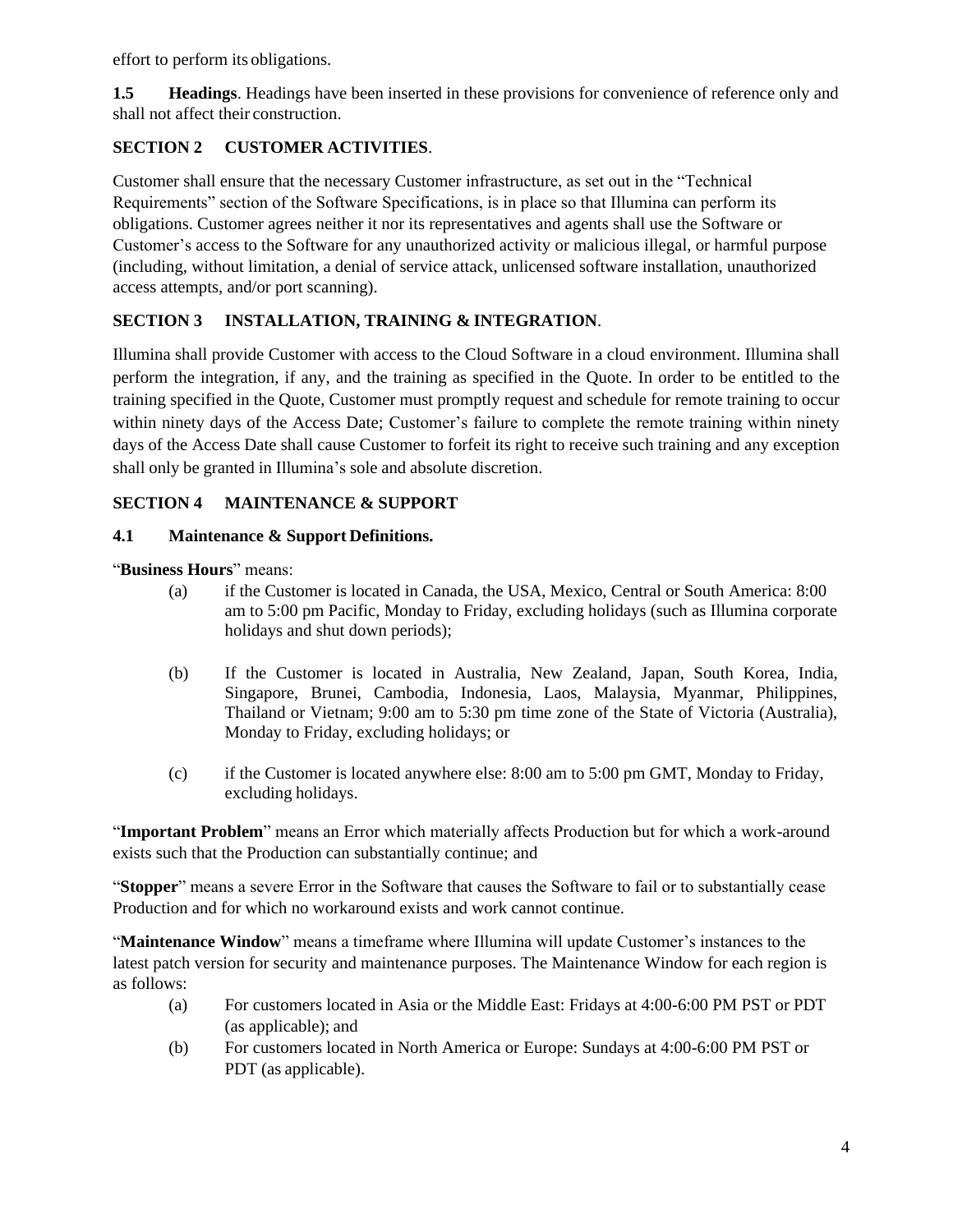4.2 **Contact Point**. During the Term, Illumina shall maintain, and keep Customer advised of, a contact point (the "**Contact Point**") for Error reporting. Customer must promptly notify the Contact Point of all Errors it wishes Illumina to address.

4.3 **Maintenance & Support**. During the Term, Illumina shall provide maintenance and support for the Software (the "**Maintenance & Support**") asfollows:

- (a) *Releases*.
	- (i) Illumina shall provide Customer with all Releases that Illumina makes available to its Customers and does not separately price ormarket.
	- (ii) Illumina shall install all Releases in Customer's Production environment.
- (b) *Error Corrections*.
	- (i) Severity 1: Stopper.
		- (1) During Business Hours, Illumina shall acknowledge a Stopper within two (2) hours of it being reported to the Contact Point.
		- (2) Outside of Business Hours, Illumina shall acknowledge a Stopper that is reported to the Contact Point within two (2) hours of the commencement of the next working day.
		- (3) Illumina shall commence resolution of the Stopper within one (1) hourof its acknowledgement of the Stopper and shall continue until the Stopper is resolved or Illumina provides a work-around. Where reasonably necessary and commercially reasonable, Illumina may elect to work outside of Business Hours to resolve theStopper.
	- (ii) Severity 2: Important Problem. Illumina shall, during Business Hours:
		- (1) acknowledge an Important Problem within two (2) hours of the Important Problem being reported to the ContactPoint;
		- (2) commence resolution of the Important Problem within four (4) hours of such acknowledgement; and
		- (3) shall use commercially reasonable efforts until the Important Problem is resolved.
	- (iii) Severity 3: Low. All problems that are not Stoppers or Important Problems, including without limitation Errors in the Non-Production environment, minor Errors that do not materially affect Production, and Documentation correction requests, are "Low". Illumina shall log Low problems and use commercially reasonable efforts to correct Low problems during Business Hours, but does not guarantee response or resolution time.
- (c) *Updates*. Illumina may provide Updates, from time-to-time, at Illumina's discretion. Customer shall permit Updates related to maintenance and/or security as Illumina deems reasonably necessary, but under no circumstances less frequently than monthly. These updates will be performed during the Maintenance Window. Updates may take up to one hour including Amazon Machine Image backup. Illumina shall not initiate application backup during patching, but will check for successful backup in the prior four hours before proceeding. Additional time may be required to execute any applicable backup plan in case any issues are found during the update process.
- 4.4 **Standard of Maintenance & Support**. In providing the Maintenance & Support, Illumina shall:
	- (a) use reasonable commercial efforts to minimize disruption to Customer's activities;
	- (b) be deemed to have commenced resolution of an Error when it logs in the reported Error; and commits personnel and resources to correct, or work around, the Error;
	- (c) use commercially reasonable efforts to respond to and correct verifiable and reproducible Errors when reported to Illumina;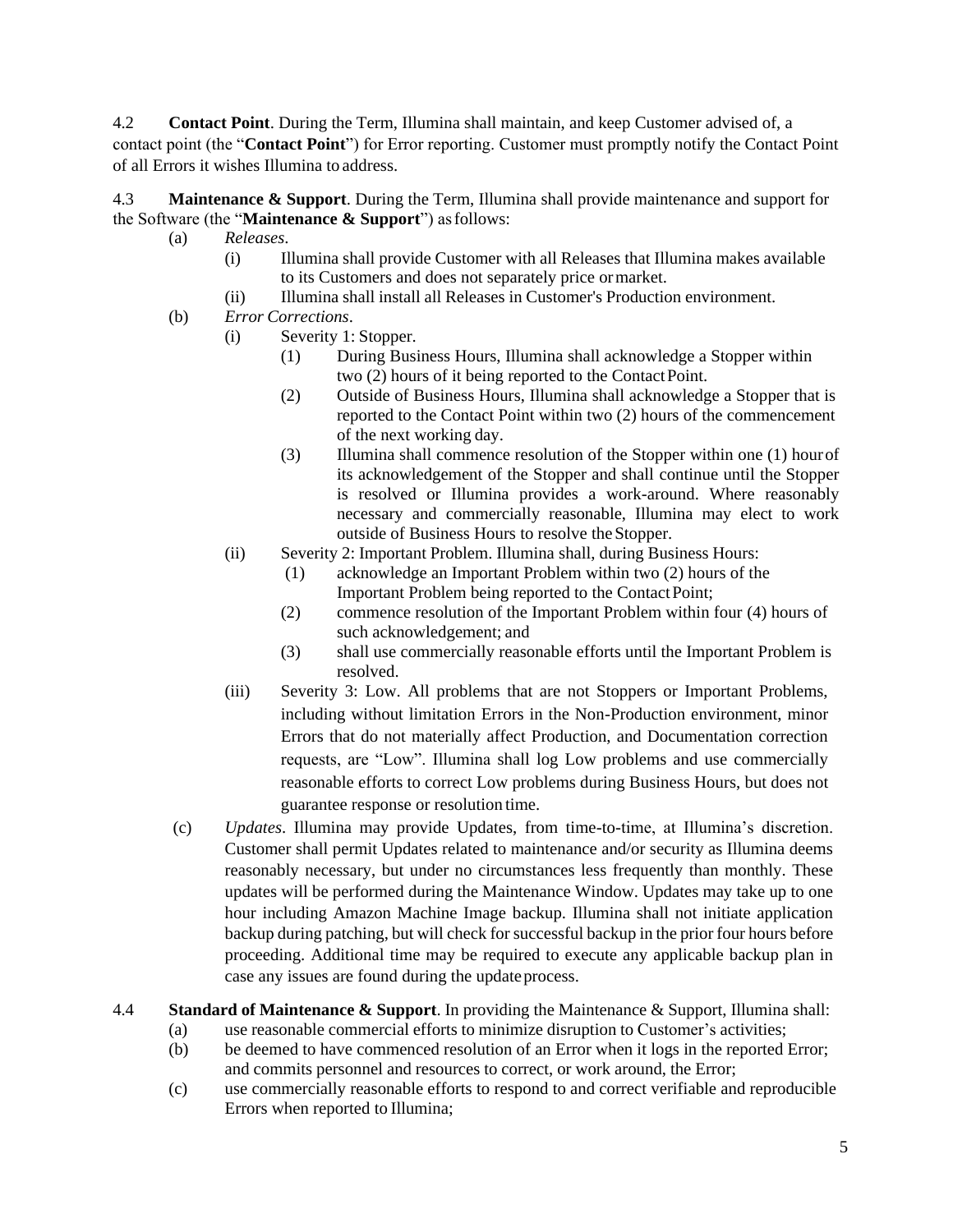- (d) not be liable to provide Maintenance & Support for Errors that Customer does not report to the Contact Point; and
- (e) once it has provided Customer with a Patch, include the Patch in the next Minor Update.

#### 4.5 **Limitations on Maintenance & Support**.Illumina:

- (a) shall support and maintain only the current Major Release and the immediately previous Major Release;
- (b) may change the API from time to time, but shall continue to support the previous version of any API changed, discontinued or deprecated for twelve (12) months after the change, discontinuation, or deprecation;
- (c) may, with prior written notice to Customer, cease Maintenance & Support, and may vary or charge additional fees for Maintenance  $\&$  Support, for Releases older than the current Major Release and immediately previous Major Release; and
- (d) shall not be liable to provide Maintenance & Support beyond the Term and/or for any software other than the Software.

4.6 **Backups**. Illumina shall endeavor to perform an automatic backup of projects, sample meta data, configuration, custom scripts and uploaded content every four hours, to retain: (a) all backups from the previous twenty-four hour period, (b) a single backup per day for a calendar month, and (c) a single backup for each calendar month for up-to a year.

4.7 **Additional Services**. During the Term, in addition to the Subscription Services, Illumina shall, if the authorized representative of the Parties agree in writing and further subject to the payment of applicable fees, provide additional services such as, without limitation to, installation, training and consulting (collectively the "**AdditionalServices**").

#### **SECTION 5 USE RIGHTS**.

5.1 **License**. Subject to these Terms & Conditions, including payment of all applicable fees, during the Term Illumina grants Customer a non-exclusive, non-transferable, non-sublicensable limited license for Customer to access and use the Software in a Non-Production environment, or in a Production environment up to the number of named users set forth in the Quote, in accordance with the applicable Documentation and Specifications (the "**License**"). Customer shall not use the Software for any Excluded Use. Certain elements of the Software may contain software, content, data, and other intellectual property furnished by third parties and may be subject to certain third-party terms and conditions. Except for the express licenses granted in these terms and conditions, Illumina and its licensors reserve all other right, title, and interest in and to the Software and, if applicable, Additional Services, including all enhancements or modifications made thereto. No other rights or licenses are conferred upon Customer under these Terms & Conditions. Customer expressly acknowledges and agrees it is not licensed to use: (a) the Software on any additional processor or equipment; (b) the Software for the business of any other entity other than Customer, and any such additional use shall require an additional license from Illumina; and (c) the source code version of the Software.

5.2 **Notices**. Customer shall not obliterate, alter or remove any proprietary or Intellectual Property notices from the Software and shall reproduce, on any copies of the Software that Customer is authorized to make, all notices as they appear on the Software beingcopied.

5.3 **License Restrictions**. Customer shall not copy, adapt, transcribe, merge, reverse engineer, reverse assemble, reverse compile, sublicense, distribute, market, rent, lease, transfer or otherwise dispose of, or use as part of a service bureau, any part of theSoftware.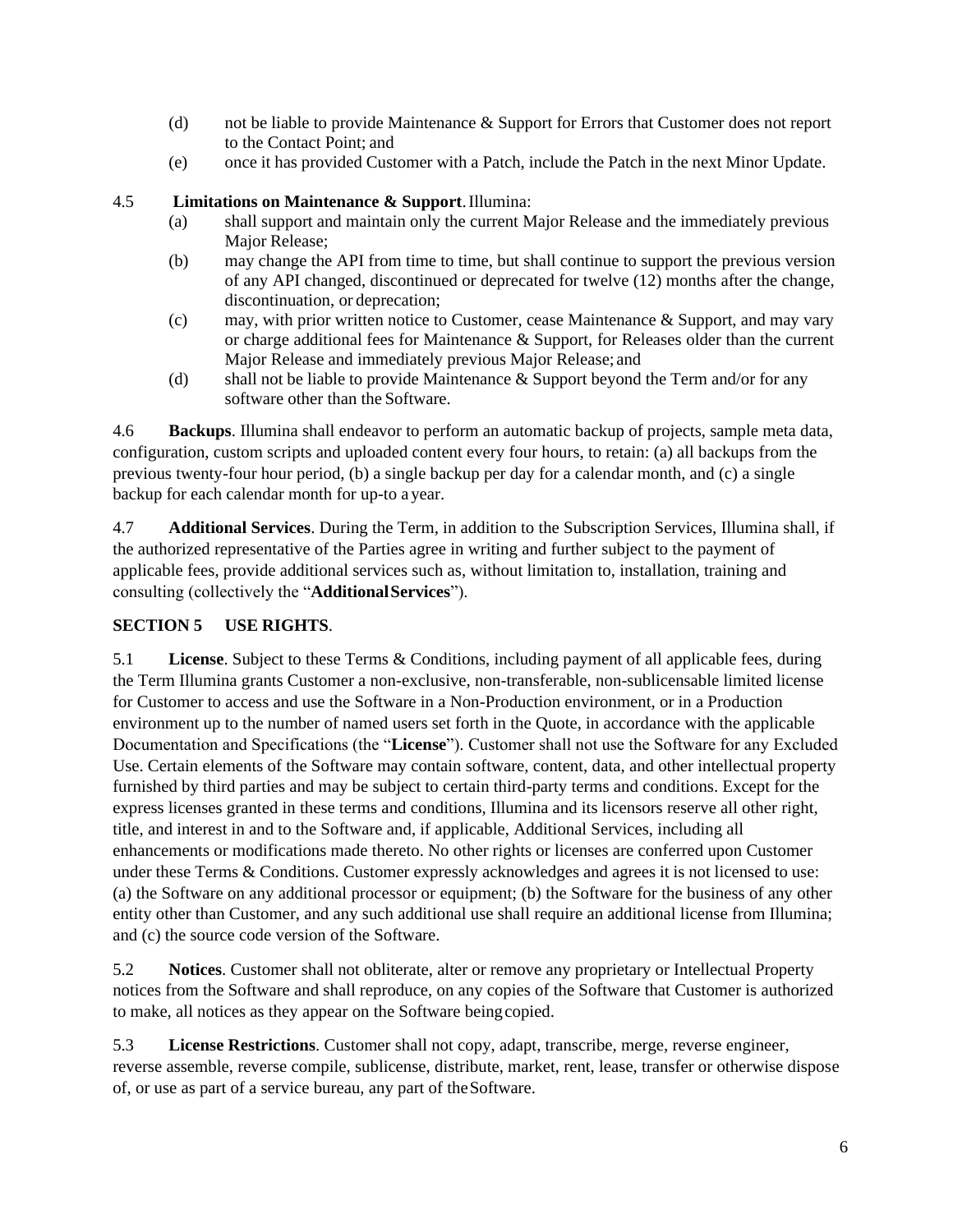5.4 **Intellectual Property in the Software**. Customer acknowledges that except for the limited License granted under Section 5.1: it acquires no right, title or interest in or to the Intellectual Property in the Software; and all proprietary and Intellectual Property rights, title and interest including copyright in and to the original and all copies of the Software shall be and remain that of Illumina and third-party licensors.

#### 5.5 **Ownership ofImprovements**.

- (a) *Creation of Improvements*. Immediately upon creation, Customer expressly and irrevocably assigns to Illumina all right, title and interest in and to all Intellectual Property and in and to all improvements to the Software that Customer conceives (collectively the "**Improvements**"). For greater certainty, Improvements do not include scripts developed by, or on behalf of, Customer using the Software's APIs.
- (b) *Disclosure of Improvements*. Customer shall promptly disclose to Illumina all Improvements during the Term.
- (c) *Assistance in Recordation*. Customer shall, at Illumina's expense, provide reasonable commercial assistance, including the execution of documents, as is necessary for Illumina to evidence its sole Intellectual Property in and to all of the Improvements.

5.6 **Ownership of Scripts and Customer Data**. Illumina acknowledges that it acquires no right, title or interest in and to any intellectual property in or to any of the scripts developed by, or on behalf of, Customer using the Software's APIs. Customer may provide Illumina with certain data and other information in connection with the performance of these terms and conditions, including uploading data in connection with its use of the Software (the "**Customer Data**"). Customer grants Illumina a nonexclusive, world-wide, royalty-free license to use the Customer Data for purposes of performing its obligations under these terms and conditions. Customer will be responsible for obtaining all rights, permissions, and authorizations, to provide the Customer Data to Illumina for use as contemplated under these terms and conditions, and Illumina's privacy policy located at

https:/[/www.illumina.com/company/legal/privacy.html.](http://www.illumina.com/company/legal/privacy.html) Except as set forth in this Section, nothing contained in these terms and conditions will be construed as granting Illumina any right, title, or interest in the Customer Data. Customer Data shall be deemed Customer Confidential Information. Customer understands and agrees that (a) the Software is not designed for use with personally identifiable information, protected health information, or any other personal information subject to protection under any applicable law); and (b) it is solely responsible for ensuring the Customer Data does not contain any such data and shall not upload any such data into or using theSoftware.

5.7 **Feedback; Aggregated Data**. Customer may voluntarily provide Illumina with suggestions, comments or other feedback (collectively, "**Feedback**") with respect to the Software. Illumina may use Feedback for any purpose without obligation of any kind. To the extent a license is required under any Customer intellectual property rights to make use of the Feedback, Customer grants Illumina an irrevocable, non-exclusive, perpetual, royalty-free license to use the Feedback in connection with Illumina's business, products, and services, including the development and enhancement of the products and services. Additionally, Customer grants Illumina a non-exclusive, perpetual, irrevocable, fully-paidup, royalty free license to use data derived from use of the Products and Services (the "**Aggregated Data**") for purposes of improving the products and services of Illumina and its Affiliates; provided the Aggregated Data is combined with similar data from other Customers and not identifiable to Customer or any individual. Customer agrees that Illumina may include Customer's name on Illumina customer lists that it makes available to third parties from time totime.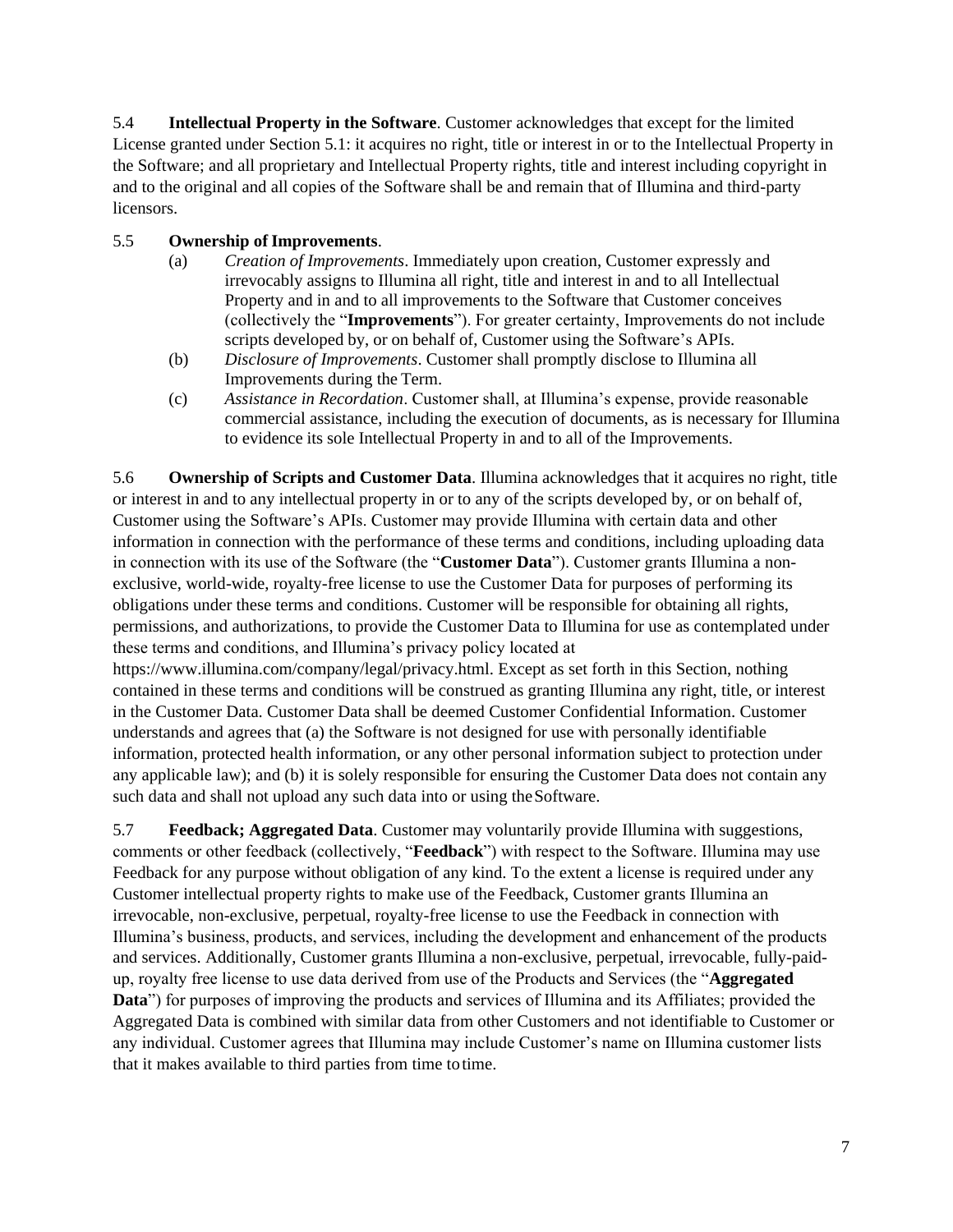5.8 **No Software Installation; No Malicious Activity**. Customer shall not engage in any activity in its utilization of the Software that interferes with, disrupts, damages, or accesses in any unauthorized manner the servers, networks, content thereof, or other properties or services of Illumina, its affiliates, or any third party.

# **SECTION 6 FEES & PAYMENT**

6.1 **Invoices**. Illumina shall issue an invoice for each amount due in accordance with the fees set forth in the Quote. All invoices are payable as of the date of invoice and payments by Customer on such invoices are due within thirty days after the date of the invoice. Without limiting any remedies available to Illumina, any amounts not paid when due will accrue interest at the maximum rate allowed by law. Customer shall pay for all costs incurred by Illumina in connection with collection of late payments.

6.2 **Purchase Orders; Payments**. During the Term, Customer shall order licenses to the Software and any Additional Services using written purchase orders submitted under and in accordance with these Terms & Conditions and the Quote (each, a "**Purchase Order**"). Each Purchase Order shall state the Quote number and shall reference these Terms & Conditions. Acceptance of a Purchase Order shall be deemed to have occurred when Illumina (or an Illumina Affiliate) provides Customer with a sales order confirmation. All Purchase Orders accepted by Illumina are non-cancelable by Customer and Customer shall pay Illumina:

- (a) the Subscription Fees;
- (b) the installation, integration and training fees set out in theQuote;
- (c) the fee agreed by the Parties for Additional Services, ifany;
- (d) the travel expenses agreed by the Parties; and
- (e) all taxes (including sales, use, property, excise, value added and gross receipts but not including taxes based on Illumina's income), import duties and fees and charges of any kind levied or imposed by any federal, provincial, state or local governmental entity in connection with the foregoing items;

Customer shall promptly notify Illumina in writing of any amounts in dispute. Furthermore, Customer shall make all payments (which are not disputed in good faith) in accordance with the Payment Terms. Where payment is made by wire or other electronic funds transfer, Customer shall be solely responsible for any bank or other fees charged and will reimburse Illumina for any such fees.

6.3 **Audit**. During the Term, Customer shall, every twelve (12) months, permit Illumina and its representatives and agents to conduct an annual audit of Customer's relevant records and computer systems in order to verify Customer's compliance with the Terms & Conditions. Such audits shall be conducted during Customer's normal working hours with reasonable advance notice at Customer's place of business and where the Software licensed to Customer is, or was, located. Illumina shall pay for the cost of the audit unless Illumina reasonably determines from the audit that Customer has materially breached the Terms & Conditions, in which case Customer shall pay the cost of the audit and all additional amounts owed to Illumina as determined by the audit. For greater certainty, a material breach of the Terms & Conditions for purposes of this Section 6.3 includes, but is not limited to: (a) Customer's use of more than the authorized number of operating copies of the Software; or (b) Customer exceeding (by ten percent or more) the authorized maximum number of named users for the Software.

## **SECTION 7 REPRESENTATIONS & WARRANTIES**.

7.1 **Software Warranty**. Illumina warrants that the Software shall perform in all material respects in accordance with the Software Specifications.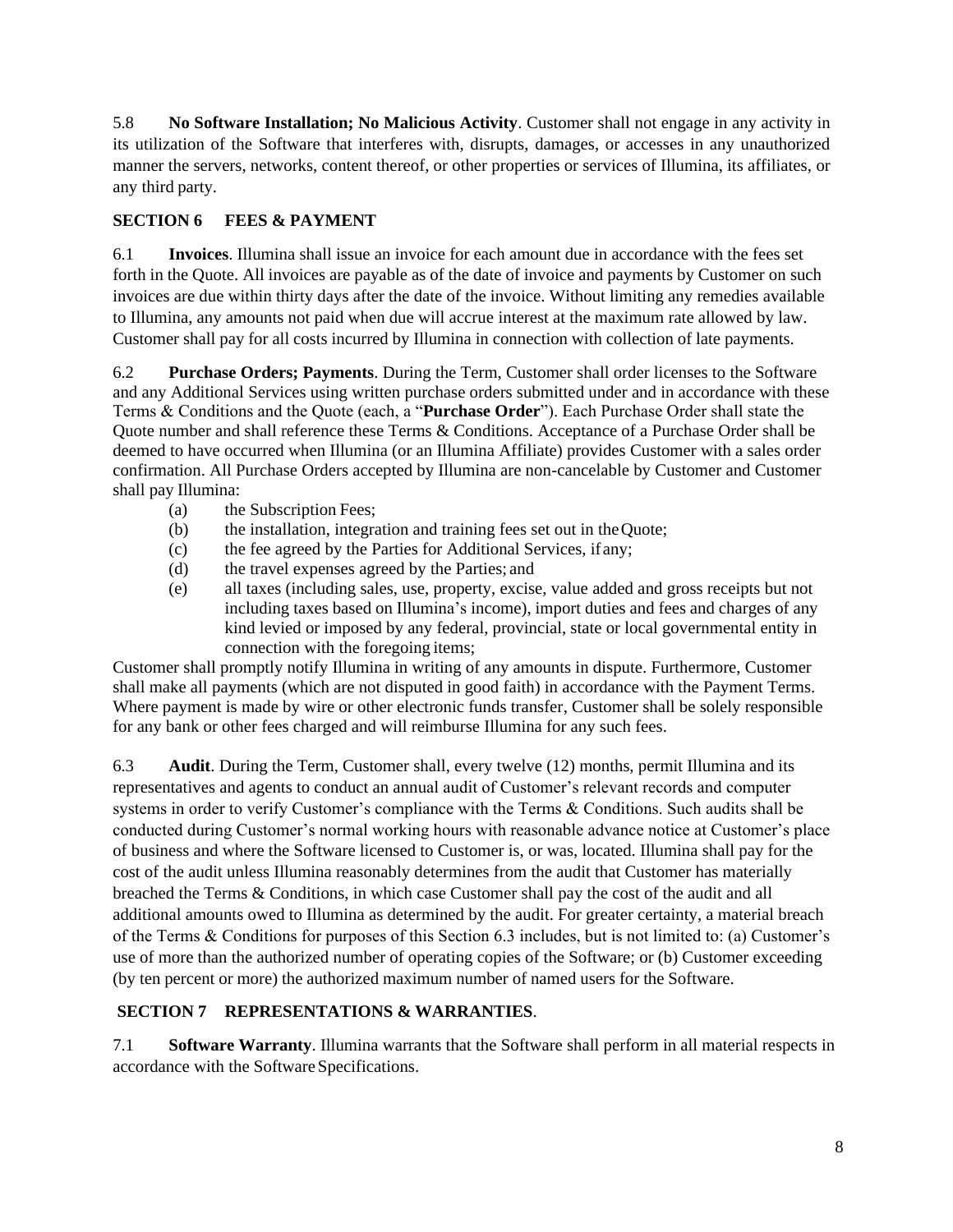7.2 **Warranty Period Remedy**. Illumina warrants that during the Warranty Period, it shall promptly remedy any failure to meet the warranties set out in Section 7.1, and if it is unable to do so within ninety (90) days of the end of the Warranty Period, Customer may return to Illumina, or certify the destruction of, all copies of the Software, following which Illumina shall promptly refund to Customer a pro-rated portion of the Subscription Fees, which pro-ration would be based on the amount of time between when Illumina was unable to remedy the failure through the end of the Warranty Period.

7.3 **Post Warranty Period Remedy**. Illumina warrants that, after the Warranty Period, if the Software fails to meet the warranties set out in Section 7.1, Illumina shall remedy such failure in accordance with Section 4.

7.4 **WARRANTY EXCLUSIONS**. THE WARRANTIES SET OUT IN SECTIONS 7.1 – 7.3 ARE IN LIEU OF ALL OTHER WARRANTIES, AND THERE ARE NO OTHER WARRANTIES, REPRESENTATIONS, CONDITIONS, OR GUARANTEES OF ANY KIND WHATSOEVER, EITHER EXPRESS OR IMPLIED OR STATUTORY, INCLUDING, BUT NOT LIMITED TO THOSE REGARDING MERCHANTABILITY, MERCHANTABLE QUALITY, DURABILITY, FITNESS FOR PURPOSE, CORRESPONDENCE TO SAMPLE, TITLE, DESIGN, CONDITION, OR QUALITY. WITHOUT LIMITING THE FOREGOING, ILLUMINA DOES NOT WARRANT THAT SOFTWARE SHALL MEET THE REQUIREMENTS OF CUSTOMER OR THAT THE OPERATION OF SOFTWARE SHALL BE FREE FROM INTERRUPTION ORERRORS.

7.5 **WARRANTY RESTRICTIONS**. ILLUMINA SHALL HAVE NO OBLIGATION TO REPAIR OR REPLACE SOFTWARE DAMAGED BY ACCIDENT OR OTHER EXTERNAL CAUSE, OR THROUGH THE FAULT OR NEGLIGENCE OF ANY PARTY OTHER THANILLUMINA.

7.6 **ADDITIONAL REPRESENTATIONS & WARRANTIES**. Each Party represents, warrants, and covenants that it has the right and authority to enter into these Terms & Conditions without violating the terms of any other agreement.

# **SECTION 8 INDEMNIFICATION**.

8.1 **Infringement Indemnification by Illumina**. Subject to these Terms & Conditions, including without limitation the "Exclusions to Illumina's Indemnification Obligation" provided as Section 8.2 hereinbelow, "Indemnification by Customer" provided as Section 8.3 hereinbelow, and "Conditions to Indemnification Obligations" provided as Section 8.4 below, Illumina shall: (a) defend, indemnify, and hold harmless Customer and Customer's officers, directors, representatives and employees (each, a "Customer Indemnitee" and collectively "Customer Indemnitees"), against any Claims brought by a thirdparty alleging Customer's use of the Software in accordance with these Terms & Conditions constituted infringement of the valid and enforceable Intellectual Property rights of such third-party (an "**Illumina Infringement Claim**") and (b) Illumina shall pay all settlements entered into, and all final judgments and costs (including reasonable attorneys' fees) awarded against such Customer Indemnitee in connection with such Illumina Infringement Claim. The foregoing obligation to indemnify, defend, and hold harmless shall not being applicable for any Claims brought a third-party who is or becomes or was an Affiliate of Customer. If the Software or any part thereof becomes, or in Illumina's opinion may become, the subject of an Illumina Infringement Claim or other action against Illumina (including its Affiliates) or Customer and/or any other Customer Indemnitee, Illumina has the right, at its option, to (i) procure for Customer the right to continue using such Software, (ii) modify or replace such Software, as applicable, with substantially equivalent non-infringing substitutes, or (iii) cease providing the Software that is or may become the subject of an infringement claim or action and terminate the rights, license, and any other permissions given hereunder with respect thereto, no longer be obligated to provide the Software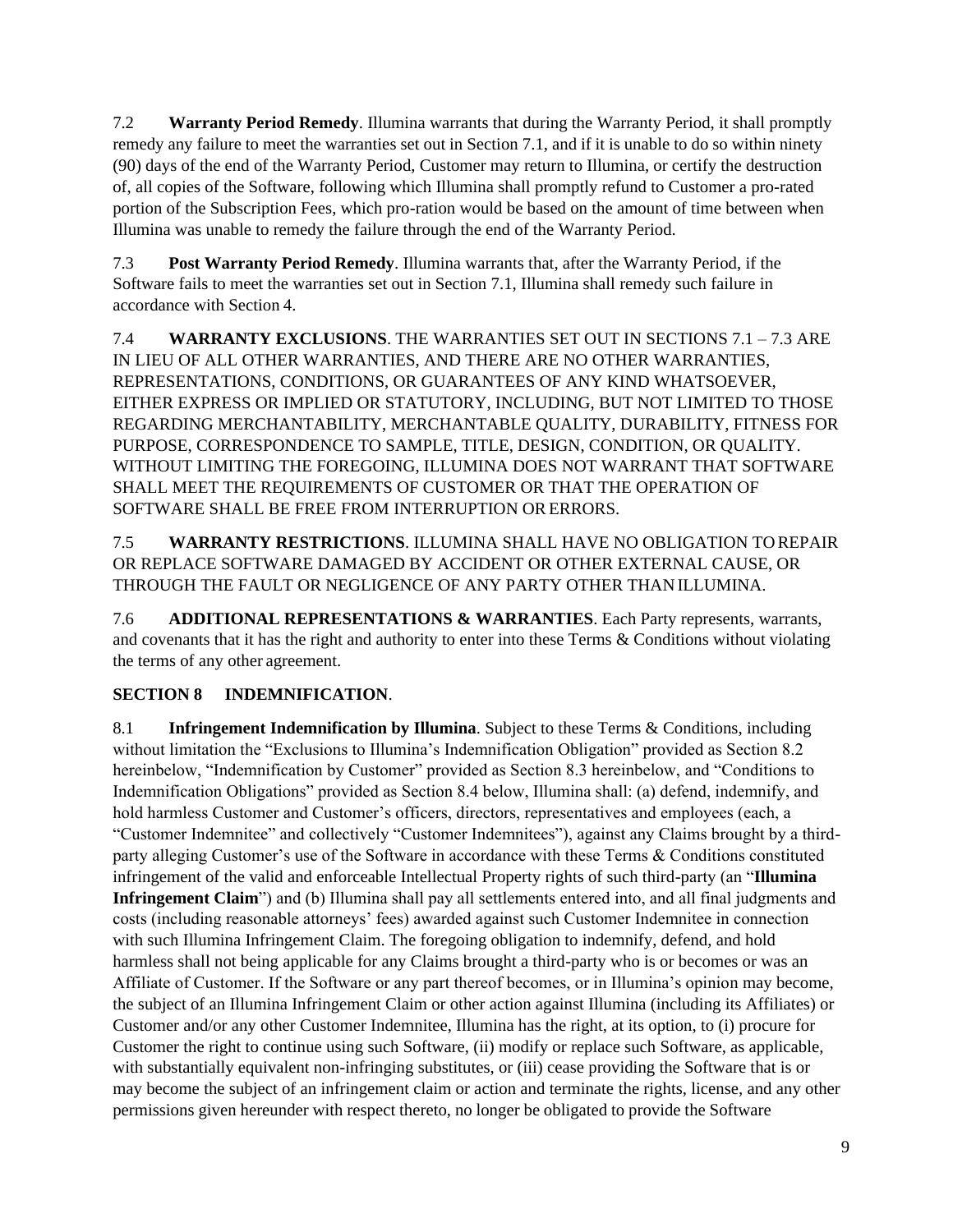hereunder, and refund to Customer the prorated portion of any prepaid, unused fees for such Software. This Section 8.1 states the entire liability of Illumina for any allegation of Customer infringement of third-party Intellectual Property rights, as well as Illumina's entire obligation under these Terms & Conditions to indemnify, defend, and hold harmless any Customer Indemnitee.

8.2 **Exclusions to Illumina Indemnification Obligations**. Illumina shall have no obligation to defend, indemnify, or hold harmless any Customer Indemnitee or pay any Claims, final judgments, or costs whatsoever with respect to any Illumina Infringement Claim to the extent such Illumina Infringement Claim is or arises from any one or more of the following (each, an "**Excluded Claim**" and collectively, "**Excluded Claims**"):

- (a) the use of the Software in any unauthorized manner or for any purpose outside the scope of the rights, license(s), or permissions conferred by Illumina upon Customer with respect to the Software in accordance with these Terms & Conditions;
- (b) the use of the Software in any manner or for any purpose not in accordance with or as described in the Documentation;
- (c) the use of the Software in combination with any other hardware, software, materials, assay-specific protocols, or products and services not supplied by Illumina;
- (d) Illumina's compliance with specifications or instructions for Software furnished to Illumina by Customer or by a third party on behalf ofCustomer,
- (e) use of the Software in any manner or for any purpose that requires rights to third party Intellectual Property rights to avoid infringing suchrights;
- (f) Customer's negligence, fraud, or willful misconduct; or
- (g) Customer's breach of any term of these Terms  $& Conditions.$

8.3 **Indemnification by Customer**. Customer shall defend, indemnify and hold harmless Illumina, its Affiliates, their licensors, and collaborators and development partners that contributed to the development of the Products, and their respective officers, directors, representatives, employees, successors and assigns against any and all Claims including without limitation, those Claims relating to or arising out of personal injury or death or relating to or arising out of infringement of a third-party's Intellectual Property rights, to the extent a Claim results from, relates to, or arises out: (a) any action described in any Excluded Use or any Excluded Claim including, without limitation, any use or breach described therein; (b) Illumina's licensed use of the Customer Data; (c) Customer's failure to obtain and maintain approvals from any relevant authority governing its use of the Software; and/or (d) actions (or inactions) taken by individuals who receive (directly or indirectly) results from Customer's use of the Software.

8.4 **Conditions of Indemnification**. The Parties' indemnification obligations under this Section 8 are subject to the Party seeking indemnification (a) notifying the indemnifying Party promptly in writing of the claim, (b) giving the indemnifying Party exclusive control and authority over the defense of such claim, (c) not admitting infringement of any Intellectual Property right, or any liability with respect to an Subscriber Claim, without prior written consent of the indemnifying Party, (d) not entering into any settlement or compromise of any such action without the indemnifying Party's prior written consent, and (e) providing all reasonable assistance to the indemnifying Party that the indemnifying Party requests (provided that indemnifying Party reimburses the indemnified Party for its reasonable out-of-pocket expenses incurred in providing such assistance).

## **SECTION 9 CONFIDENTIALITY**.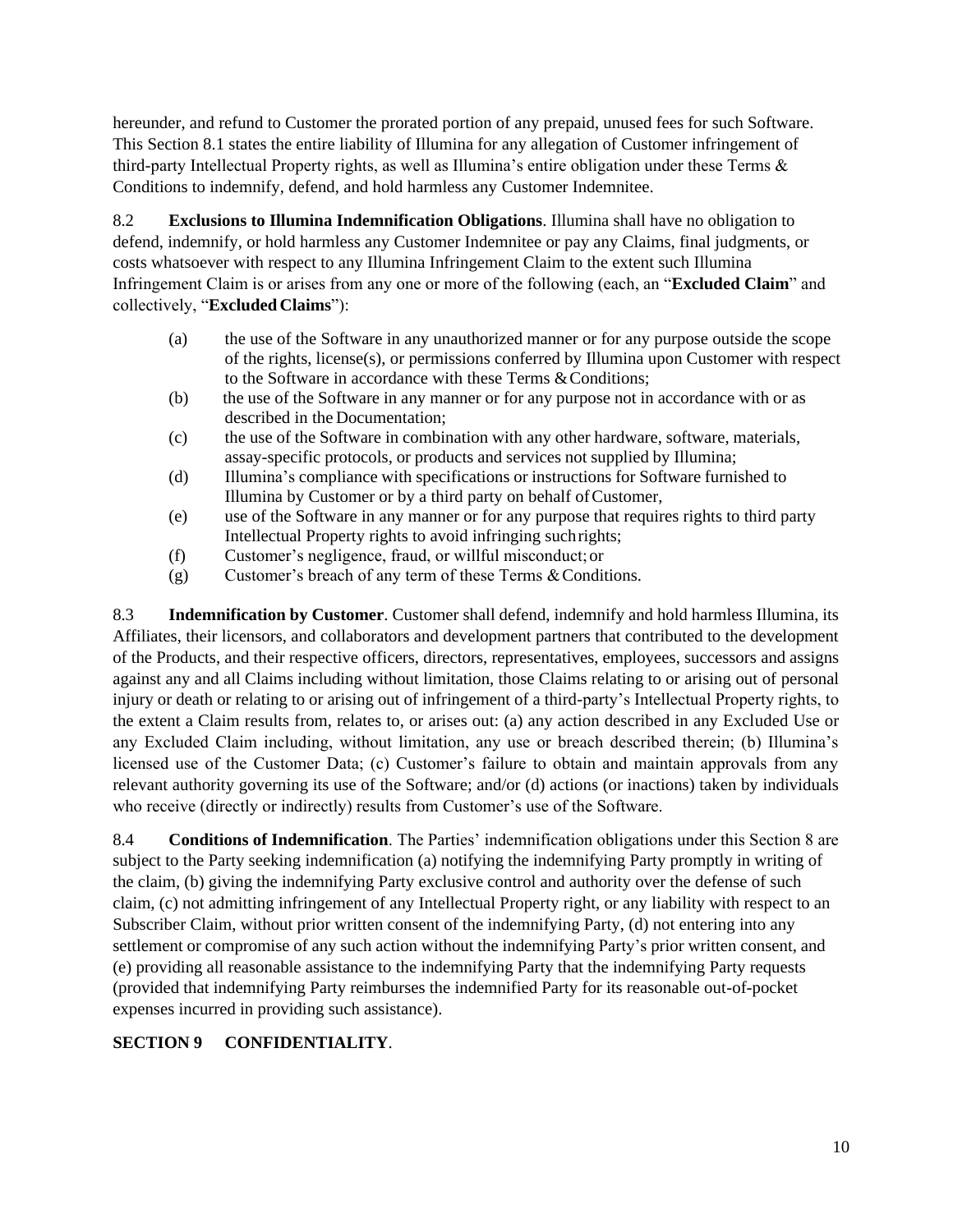Subject to the terms of any confidentiality agreement between Illumina and Customer and except to the extent required by securities or other applicable law, each Party (the "**Receiving Party**") shall consider all information furnished by the other Party (the "**Disclosing Party**") that is not publicly available ("**Confidential Information**"), including (without limitation) any commercial information, transaction terms, financial terms (such as pricing), instructions, drawings, specifications, and/or other documentation provided by the Disclosing Party to the Receiving Party, to be confidential and the Receiving Party shall not disclose any such Confidential Information to any other person or entity unless the Receiving Party first obtains the Disclosing Party's written consent. The restrictions on the disclosure of Confidential Information shall not apply to the extent Receiving Party is able to evidence that the information: (i) at the time of disclosure is, or thereafter becomes, generally available to and known by the public other than as a result of any act or omission by the Receiving Party or any of its representatives; (ii) at the time of disclosure is, or thereafter becomes, available to the Receiving Party on a non-confidential basis from a third-party source Receiving Party reasonably believes was not prohibited from disclosing such Confidential Information; (iii) was known by, or was in the possession of, the Receiving Party prior to disclosure by the Disclosing Party; or (iv) was or is independently developed by the Receiving Party without reference to, or use of, in whole or in part, any of the Disclosing Party's Confidential Information. Notwithstanding anything to the contrary herein, Receiving Party may disclose the Confidential Information to the extent required (as evidenced by the advice of Receiving Party's counsel) by court order, operation of law, or government regulation; provided, however, to the extent reasonably practical Receiving Party shall promptly notify Disclosing Party of the requirement to disclose the Confidential Information so that Disclosing Party may have an opportunity to limit the release and disclosure of the Confidential Information by means of a protective order or otherwise.

### **SECTION 10 LIMITATIONS OF LIABILITY**.

NEITHER PARTY NOR ITS AFFILIATES NOR THEIR RESPECTIVE VENDORS AND LICENSORS WILL HAVE ANY LIABILITY TO THE OTHER PARTY OR ANY THIRD PARTY FOR ANY LOSS OF PROFITS, SALES, BUSINESS, DATA, OR ANY TYPE OF INCIDENTAL, CONSEQUENTIAL, OR SPECIAL LOSS OR DAMAGE, INCLUDING EXEMPLARY AND PUNITIVE, OF ANY KIND OR NATURE RESULTING FROM OR ARISING OUT OF THESE TERMS & CONDITIONS AND/OR THE QUOTE, INCLUDING USE OF, OR INABILITY TO USE, THE SOFTWARE, THE SUBSCRIPTION SERVICES, AND/OR ADDITIONAL SERVICES. EXCEPT WITH REGARDS TO ILLUMINA'S OBLIGATIONS UNDER SECTION 8, THE TOTAL LIABILITY OF ILLUMINA AND AFFILIATES AND THEIR RESPECTIVE VENDORS AND LICENSORS TO SUBSCRIBER OR ANY THIRD PARTY ARISING OUT OF THESE TERMS & CONDITIONS, USE OF THE SOFTWARE, THE SUBSCRIPTION SERVICES, AND/OR ADDITIONAL SERVICES IN CONNECTION WITH ANY CLAIM OR TYPE OF DAMAGE (WHETHER IN CONTRACT OR TORT, INCLUDING NEGLIGENCE) WILL NOT EXCEED THE TOTAL FEES PAID HEREUNDER BY CUSTOMER DURING THE TWELVE (12) MONTHS IMMEDIATELY PRECEDING THE EVENT GIVING RISE TO THE LIABILITY. THIS LIMITATION OF LIABILITY WILL APPLY EVEN IF THE EXPRESS WARRANTIES SET FORTH ABOVE FAIL OF THEIR ESSENTIAL PURPOSE.

#### **SECTION 11 TERMINATION**.

11.1 **Termination Definitions**. In this Section 11:

"**Default**" means any of the following: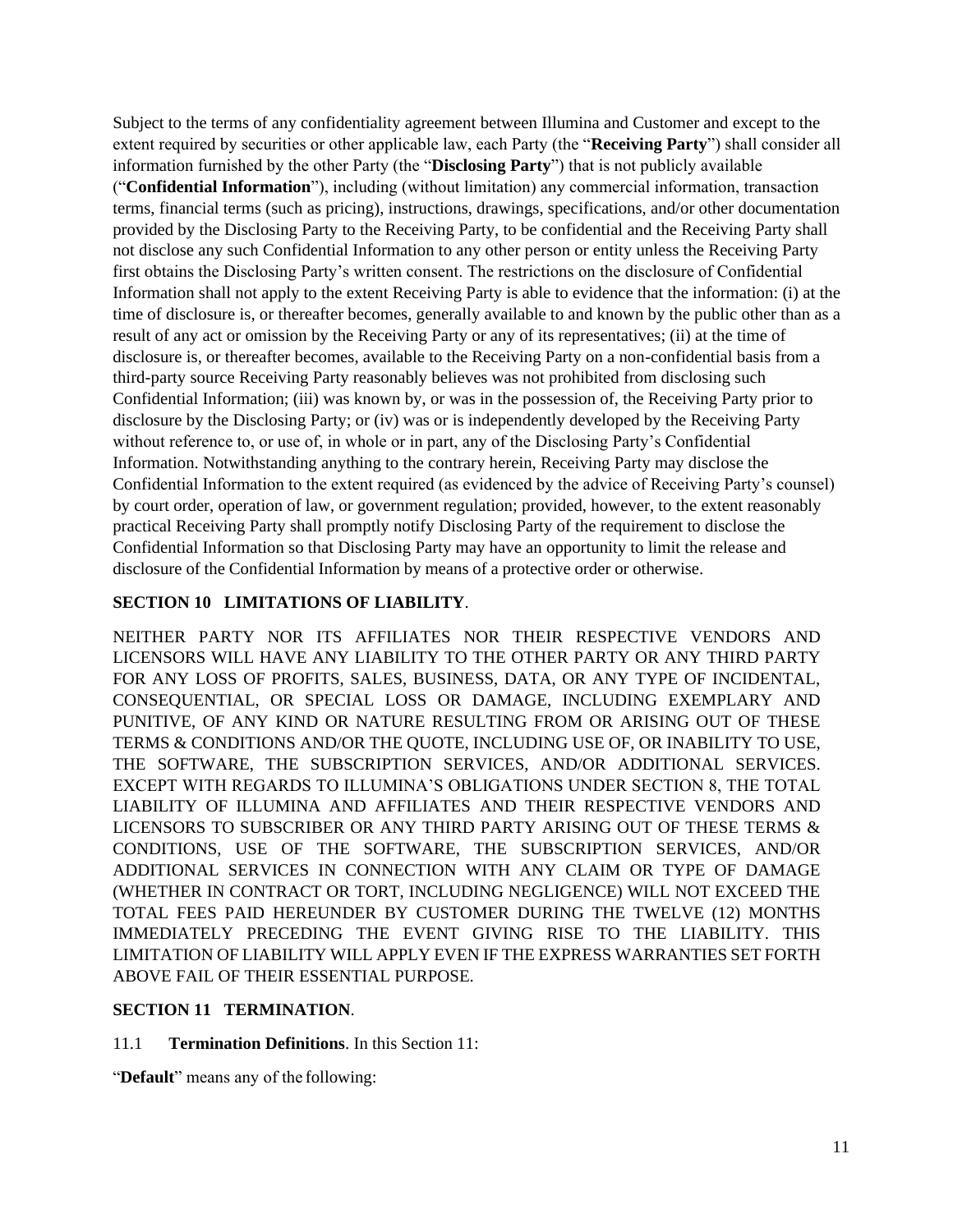- (a) a Party becomes insolvent or bankrupt or makes an assignment for the benefit of creditors, or if a receiver or trustee in bankruptcy is appointed, or if any proceeding in bankruptcy, receivership, or liquidation is instituted against the Party and is not dismissed within thirty (30) days following commencement;
- (b) a Party is in Material Breach and does not remedy the Material Breach within thirty (30) days of receipt of a notice from the other Party specifying the Material Breach; and

"**Material Breach**" means a material breach of this Agreement, which would include, without limitation:

- (a) Customer failing to pay any amount not in dispute when due;
- (b) A Party breaching, or having breached, Section 9; or
- (c) Illumina failing to provide Maintenance  $&$  Support.

11.2 **Term**. Unless otherwise terminated pursuant to these Terms & Conditions, these Terms & Conditions shall remain in effect throughout the Term. In the event Customer submits a Purchase Order for the Software or any Additional Services following any termination or expiration of these Terms & Conditions, these Terms & Conditions shall be automatically reinstated and shall govern any such Purchase Order that is accepted by Illumina.

11.3 **Termination for Default**. If there is a Default, then the Party not in Default may immediately terminate these Terms & Conditions and the agreement between the Parties for the Subscription Services on written notice to the Party in Default, in which case: (a) the Party not in Default may claim any remedies which it may have at law or in equity; and (b) the Party in Default shall pay all reasonable attorney's fees and disbursements incurred by the Party not in Default as a result of the termination. To the extent there is a Default, if the defaulting Party cures such Default before the other Party exercises its termination rights pursuant to this Section 11.3, then, absent a subsequent Default, the non-defaulting Party shall not be entitled to terminate pursuant to this Section 11.3.

11.4 **Effect of Termination**. In the event of termination pursuant to Section 11.3 above, Customer shall be liable to pay Illumina only for the Subscription Services and Additional Services provided and the installation, integration and training completed as of the date of termination.

11.5 **Non-exclusive Remedy**. The right of either Party to terminate is not an exclusive remedy, and each Party shall be entitled, alternatively or cumulatively, to damages for breach of the agreement between the Parties for the Subscription Services, to an order requiring performance of the obligations of the other Party, or to any other remedy available under the laws of any applicable jurisdiction.

11.5 **Termination or Expiration**. On the earlier of termination pursuant to Section 11.3 above or expiration of the Term, all definitions, purchase commitments under open Purchase Orders, payment obligations and those provisions of these Terms & Conditions that expressly or by their nature contemplate performance or observance after termination or expiration of the Term shall survive such termination or expiration. For purposes of clarity, termination, or expiration of the Term, alone shall not relieve the Parties of any liability or obligation that accrued hereunder prior to the effective date of such termination or expiration.

11.6 **Return of Software**. Upon termination of these Terms & Conditions and the agreement between the Parties for the Subscription Services or expiration of the Term, Customer and its employees, officers, agents, and representatives shall immediately cease using and/or accessing the Software in any manner whatsoever, to and shall certify in writing to Illumina that Customer has done so.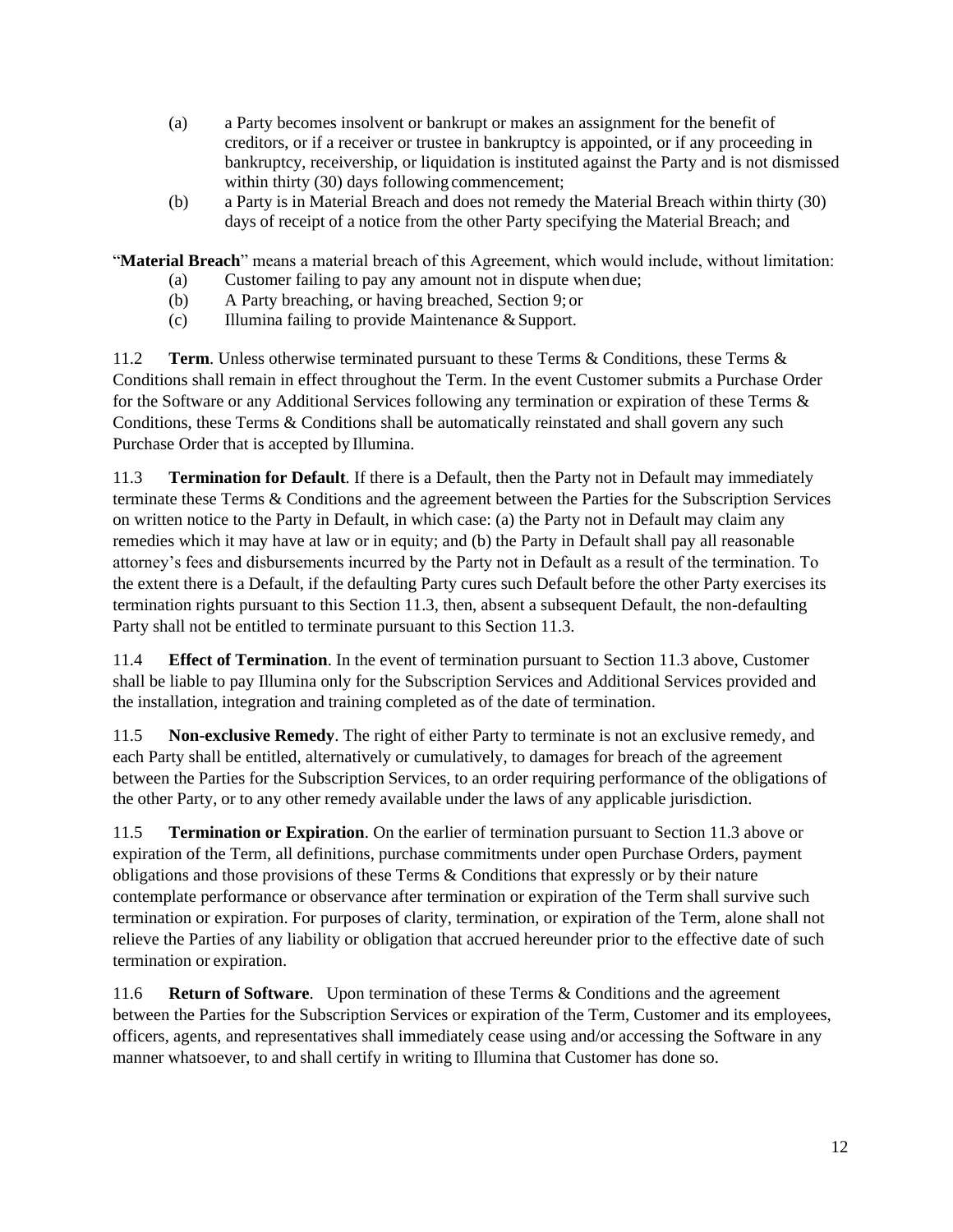# **SECTION 12 MISCELLANEOUS**.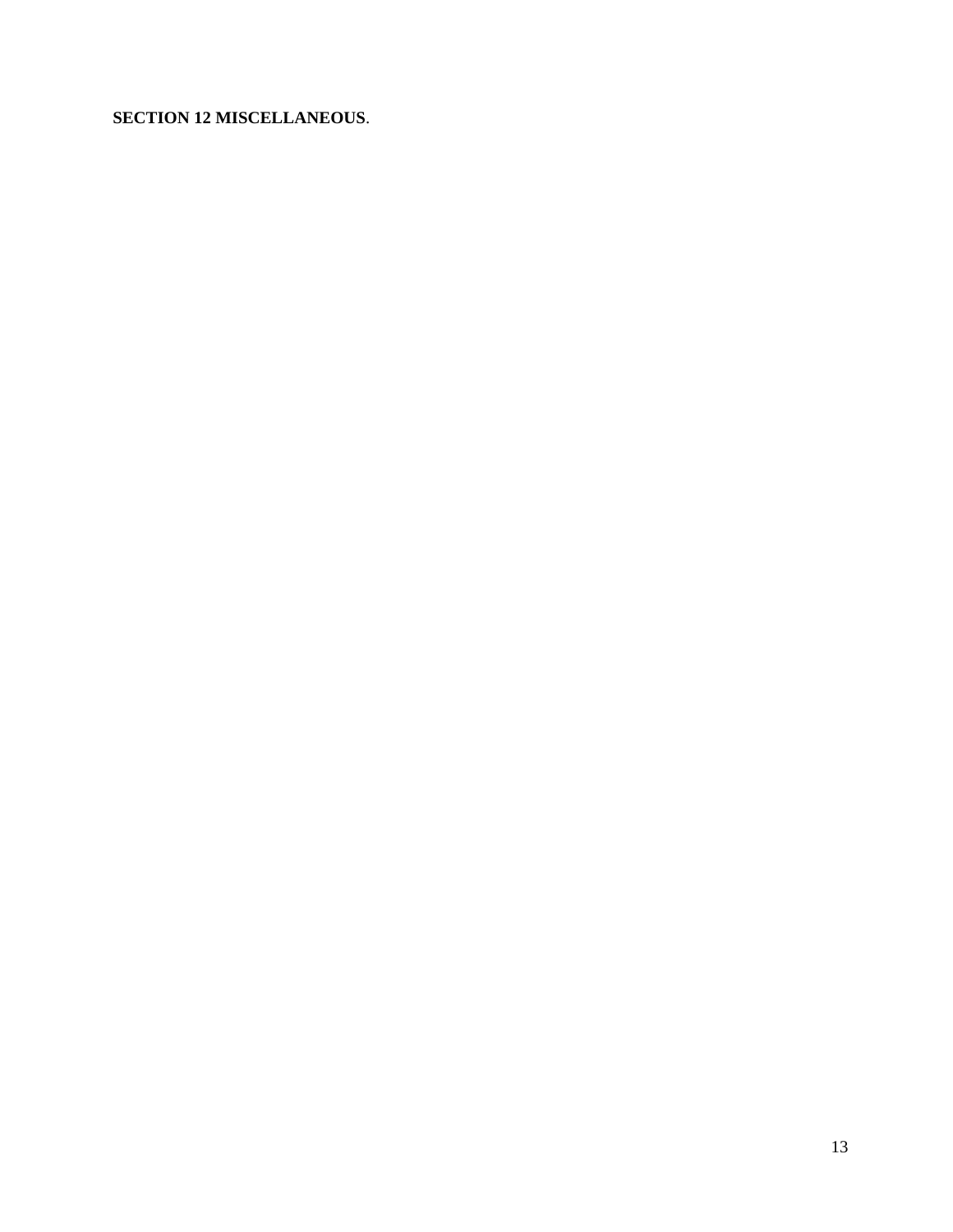12.1 **Complete Agreement**. The entire agreement between Illumina and Customer for the provision of the Software, the installation, integration and training, and the Subscription Services comprises the following documents, in descending order of precedence: (a) any fully executed written amendment to these Terms & Conditions; (b) these Terms & Conditions; and (c) the Quote. The foregoing documents supersede and merge all prior representations, proposals, understanding and all other agreements, oral or written, express or implied, between the Parties relating to the subject matter hereof. Neither the Terms & Conditions nor the Quote may be modified or altered except by written instrument duly executed by both parties. The parties acknowledge that the Terms & Conditions are intended to supersede and replace any pre-printed terms which may be included on any other commercial documentation exchanged between them including, without limitation, purchase orders, order acknowledgements and invoices.

12.2 **Assistance in Recordation**. Customer shall, at Illumina's expense, provide reasonable commercial assistance, including the execution of documents, as is necessary for Illumina to evidence its sole Intellectual Property in and to the Documentation and the Software, excluding any licensed thirdparty software incorporated in Illumina's proprietarysoftware.

12.3 **Force Majeure**. Neither Party shall be in breach of these terms and conditions nor liable for any failure to perform, impairment in performance, or delay attributable in whole or in part to any cause beyond its reasonable control, including but not limited to acts of God, fire, flood, tornado, earthquake, hurricane, lightning, government actions, pandemic, actual or threatened acts of war, terrorism, civil disturbance or insurrection, sabotage, labor shortages or disputes, failure or delay in delivery by Illumina's suppliers or subcontractors, transportation difficulties, or shortage of energy, raw materials or equipment (each a "**Force Majeure Event**"). In the event of any Force Majeure Event, the delivery date for performance shall be deferred for a period equal to the time lost by reason of the delay. Notwithstanding anything in these terms and conditions to the contrary, Customer's payment obligations are not affected by this provision except to the extent the Force Majeure Event affects financial institutions and, as a result, the financial institutions cannot complete the transaction necessary for Customer to satisfy its payment obligations.

12.4 **Relationship**. The Parties are independent contractors under these Terms & Conditions and nothing contained in these Terms & Conditions between the Parties shall make or be construed to make Illumina and Customer partners or agents of each other or to create any other relationship by which the acts of any party may bind the others or result in any liability to the other.

12.5 **Notices**. Any notice, request, payment or communication (collectively, any "**Notice**") by either Illumina or Customer to the other shall be made in writing and delivered personally or by confirmed receipt email, registered mail, first-class postage fees prepaid, return receipt requested, to the addresses first set out above, or at such other address as either party may designate from time to time. Any Notice shall be deemed to have been received at the time it is personally delivered, or at the time it is received by or email, or on the 5th business day following the date on which it is dispatched by registered mail.

12.6 **Arbitration**. In Illumina's sole discretion, any dispute, claim or controversy arising out of or relating to these Terms & Conditions and Quote shall be resolved by confidential binding arbitration conducted in the English language, under generally accepted arbitration rules and procedures in a venue to be determined by Illumina. Neither party nor an arbitrator may disclose the existence, content, or results of any arbitration without the prior written consent of both parties, unless required by law; the decision of the arbitrator shall be final and binding on the parties, provided that, the arbitrator shall not have the authority to alter any explicit provision of these Terms & Conditions and the Quote; and